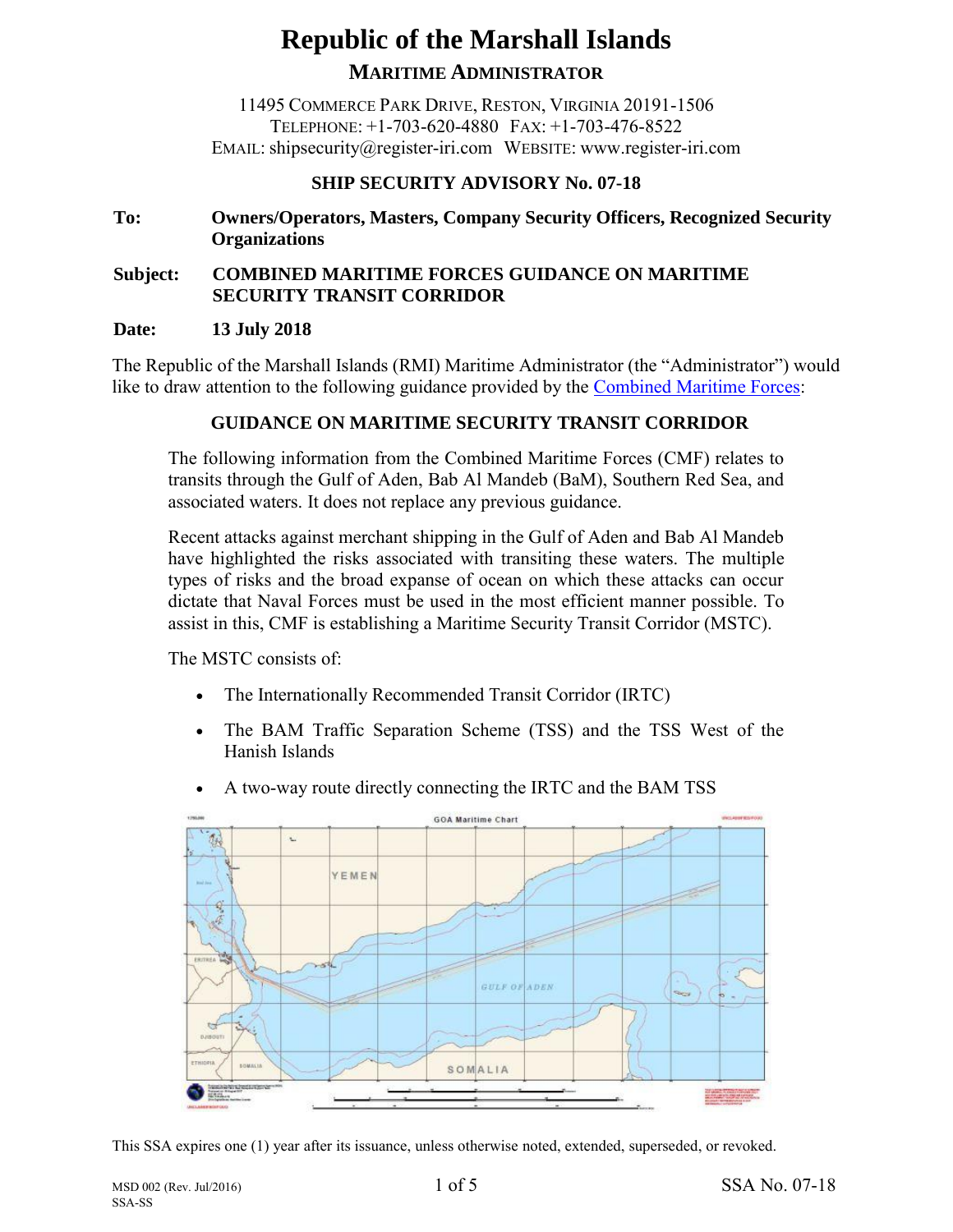**Overview of Maritime Security Transit Corridor** (including Internationally Recommended Transit Corridor (IRTC))



*Two-way route directly connecting the IRTC and the BAM TSS*



*Enlarged image of two-way route directly connecting the IRTC and the BAM TSS*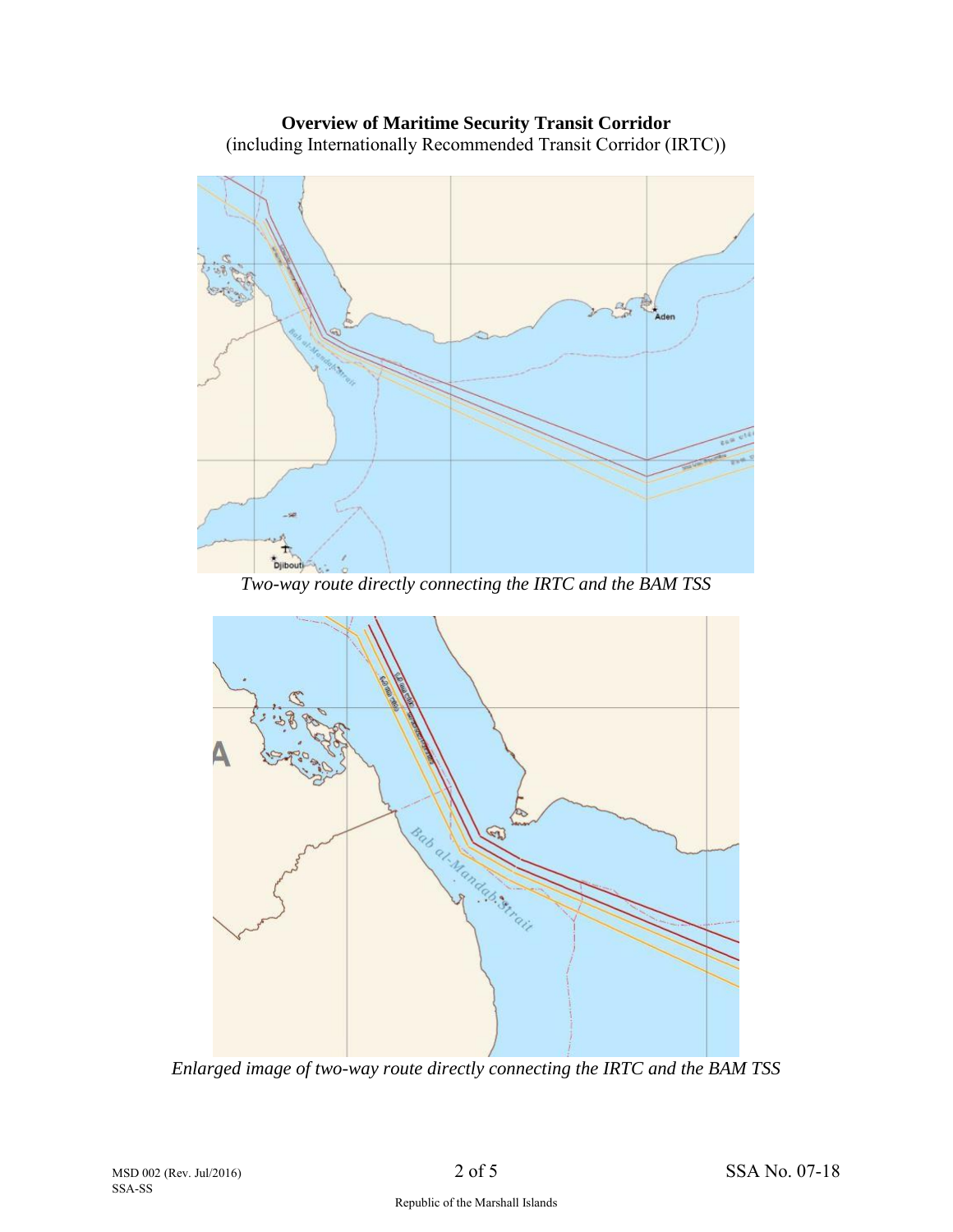

*The BAM TSS and the TSS West of the Hanish Islands*



*Enlarged image of the BAM TSS and the TSS West of the Hanish Islands*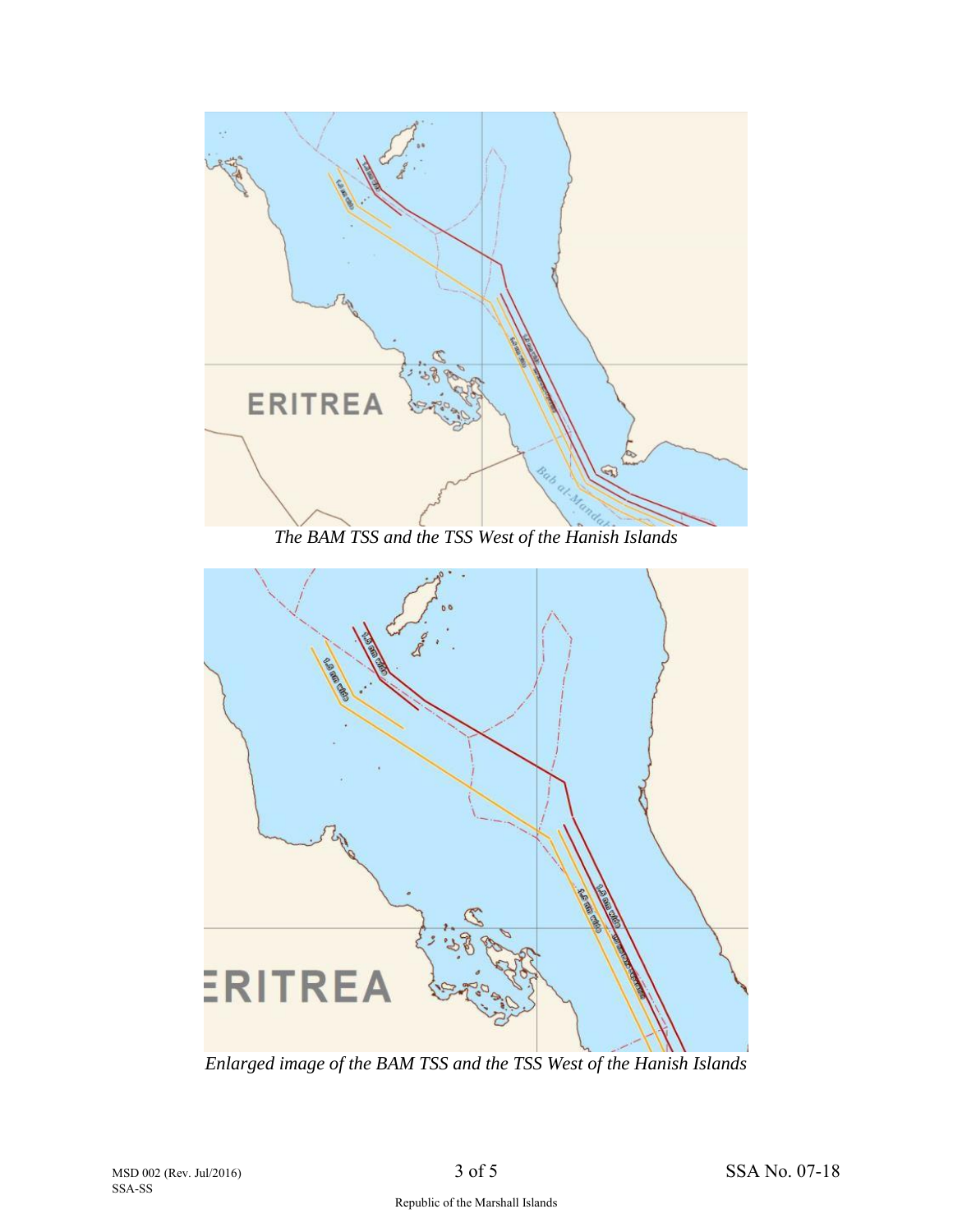When combined, these sections as a whole are termed the MSTC. The purpose of this corridor is to provide a recommended merchant traffic route around which Naval Forces can focus their presence and surveillance efforts. It is recommended that all vessels use the MSTC to benefit from military presence and surveillance.

The formation of the MSTC has no effect on the use or timings of Group Sails or escorted transits of the IRTC. These will continue to be scheduled and executed as they have in the past. The IRTC end points will remain existent.

Operating in these waters requires thorough planning and the use of all available information. The maritime threat environment is dynamic; the risks will not remain constant for subsequent visits. It is essential therefore, that Masters, Ship Security Officers and Company Security Officers carry out detailed Risk Assessments for each voyage to the region and for each activity within the region.

All vessels transiting the Gulf of Aden and Bab Al Mandeb should follow the guidance of BMPs to the maximum extent possible and consider the use of embarked armed security. Recent piracy attacks in 2017 serve to emphasis the importance of robustly following this guidance.

This guidance is in no way directive. The use of the IRTC, MSTC, BMPs, armed security, shifting transit times, or any other defensive measures remain the sole decision of the vessel operator based on its own dedicated risk assessment and the requirements of the flag state.